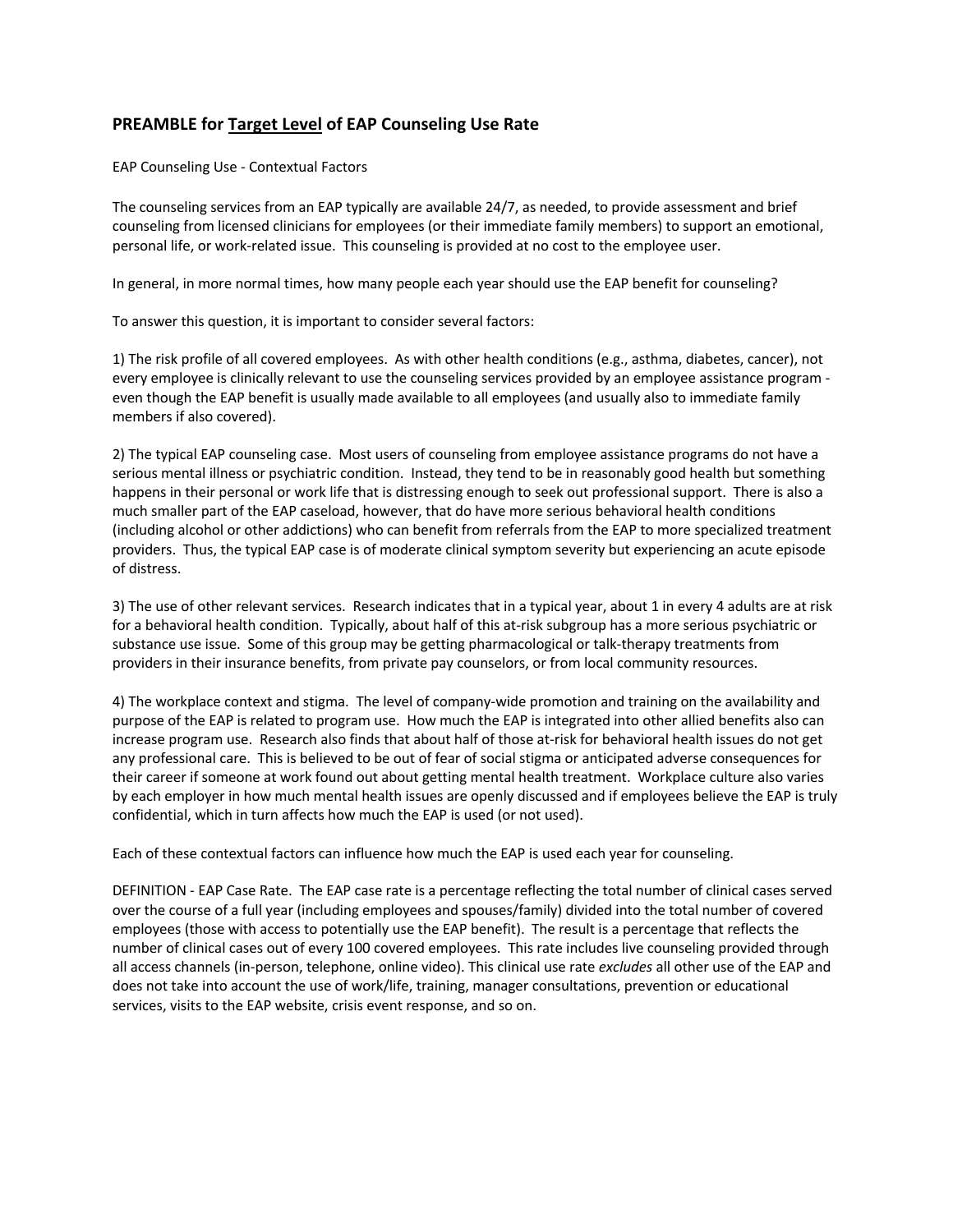Table 1A. *Pandemic Impact on Use of EAP Services – Counseling Case Annual Utilization Rate & Average Number of Counseling Sessions Used (all data available)*

|                                                                 | EAP        | EAP          | All     |
|-----------------------------------------------------------------|------------|--------------|---------|
|                                                                 | Vendors &  | Internal     |         |
|                                                                 | Hybrid     | <b>Staff</b> |         |
|                                                                 | Programs & | Programs     |         |
|                                                                 | Employers  |              |         |
| Sample size n                                                   | 64-73      | $47 - 63$    | $111 -$ |
|                                                                 |            |              | 136     |
| Utilization Trends: Counseling Clinical Case Rate               |            |              |         |
| Target (use rate should be in a normal year, if well-funded     | 11.5%      | 11.3%        | 11.4%   |
| and regularly promoted to employees and managers)               | $(n=73)$   | $(n=50)$     |         |
| What was the actual level of utilization experienced with       |            |              |         |
| your EAP (this rate includes live counseling provided           |            |              |         |
| through all access channels (in-person, telephone, online       |            |              |         |
| video):                                                         |            |              |         |
| Before pandemic in 2019                                         | 7.2%       | 7.6%         | 7.4%    |
|                                                                 | $(n=66)$   | (n=59)       |         |
| During pandemic in 2020                                         | 10.0%      | 10.0%        | 10.0%   |
|                                                                 | $(n=64)$   | $(n=47)$     |         |
| Utilization Trends: Counseling Sessions Per Case                |            |              |         |
| It is also of interest to examine the typical level of clinical |            |              |         |
| severity. This can be represented in the total number of        |            |              |         |
| clinical sessions or visits between the client and the          |            |              |         |
| counselor needed to resolve the issue. What was                 |            |              |         |
| the typical number of sessions used PER CASE with your          |            |              |         |
| EAP:                                                            |            |              |         |
| Before pandemic                                                 | 3.13       | 3.05         | 3.09    |
|                                                                 | $(n=83)$   | (n=63)       |         |
| During pandemic                                                 | 5.15       | 5.66         | 5.40    |
|                                                                 | $(n=66)$   | $(n=47)$     |         |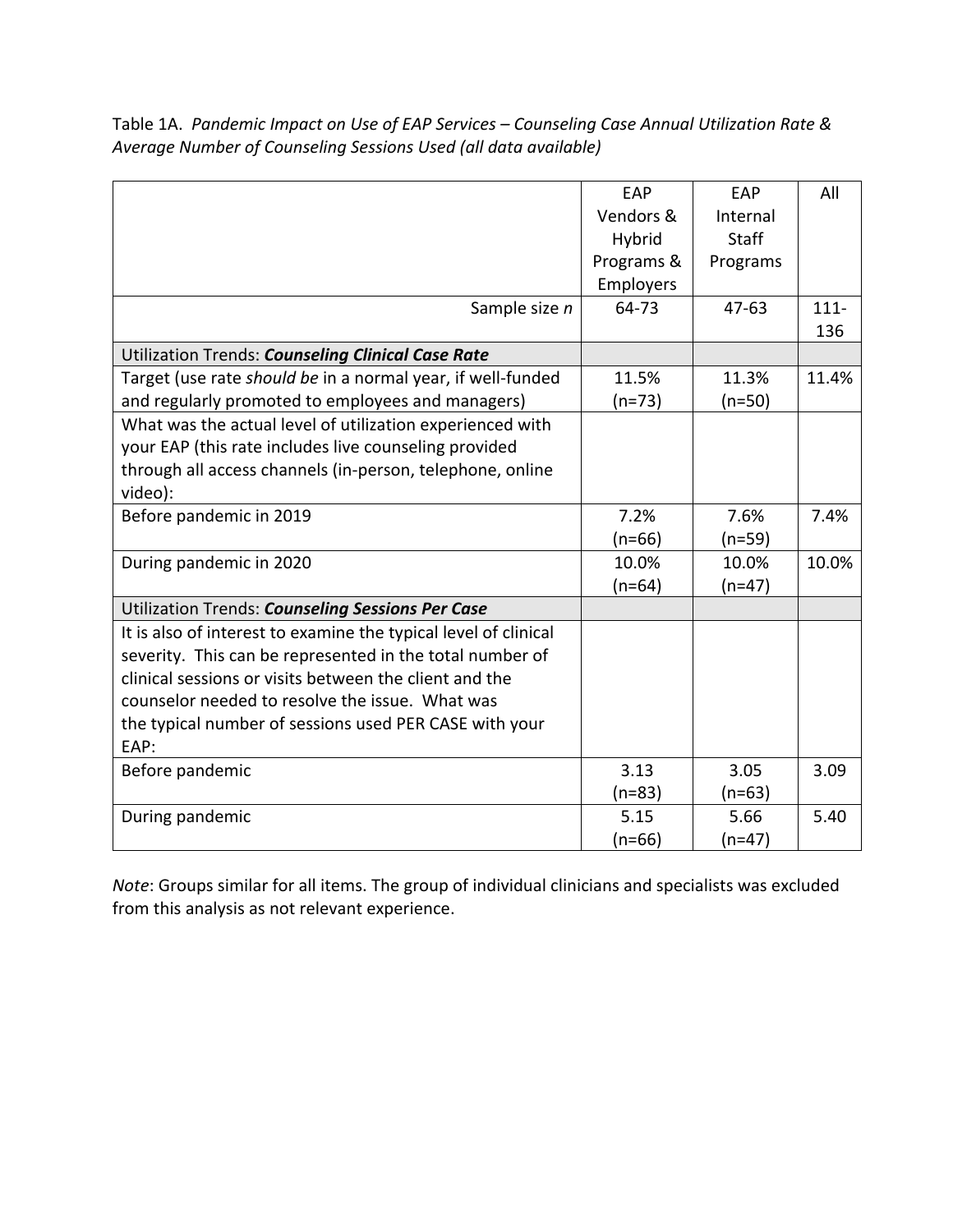Table 1B. *Pandemic Impact on Use of EAP Services – Counseling Case Annual Utilization Rate & Average Number of Counseling Sessions Used (no missing data all items)*

|                                                                 | EAP                      | EAP          | All   |
|-----------------------------------------------------------------|--------------------------|--------------|-------|
|                                                                 | Vendors &                | Internal     |       |
|                                                                 | Hybrid                   | <b>Staff</b> |       |
|                                                                 | Programs &               | Programs     |       |
|                                                                 | Employers                |              |       |
| Sample size n                                                   | 57                       | 37           | 94    |
| Utilization Trends: Counseling Clinical Case Rate               |                          |              |       |
| Target (use rate should be in a normal year, if well-funded     | 12.1%                    | 11.2%        | 11.7% |
| and regularly promoted to employees and managers)               |                          |              |       |
| What was the actual level of utilization experienced with       |                          |              |       |
| your EAP (this rate includes live counseling provided           |                          |              |       |
| through all access channels (in-person, telephone, online       |                          |              |       |
| video):                                                         |                          |              |       |
| Before pandemic in 2019                                         | 7.5%                     | 7.3%         | 7.4%  |
|                                                                 |                          |              |       |
| During pandemic in 2020                                         | 9.6%                     | 8.9%         | 9.4%  |
|                                                                 |                          |              |       |
| Statistical test result                                         | During pandemic > before |              |       |
| Utilization Trends: Counseling Sessions Per Case                |                          |              |       |
| It is also of interest to examine the typical level of clinical |                          |              |       |
| severity. This can be represented in the total number of        |                          |              |       |
| clinical sessions or visits between the client and the          |                          |              |       |
| counselor needed to resolve the issue. What was                 |                          |              |       |
| the typical number of sessions used PER CASE with your          |                          |              |       |
| EAP:                                                            |                          |              |       |
| Before pandemic                                                 | 3.86                     | 4.02         | 3.94  |
|                                                                 |                          |              |       |
| During pandemic                                                 | 5.15                     | 5.66         | 5.40  |
|                                                                 |                          |              |       |
| Statistical test result                                         | During pandemic > before |              |       |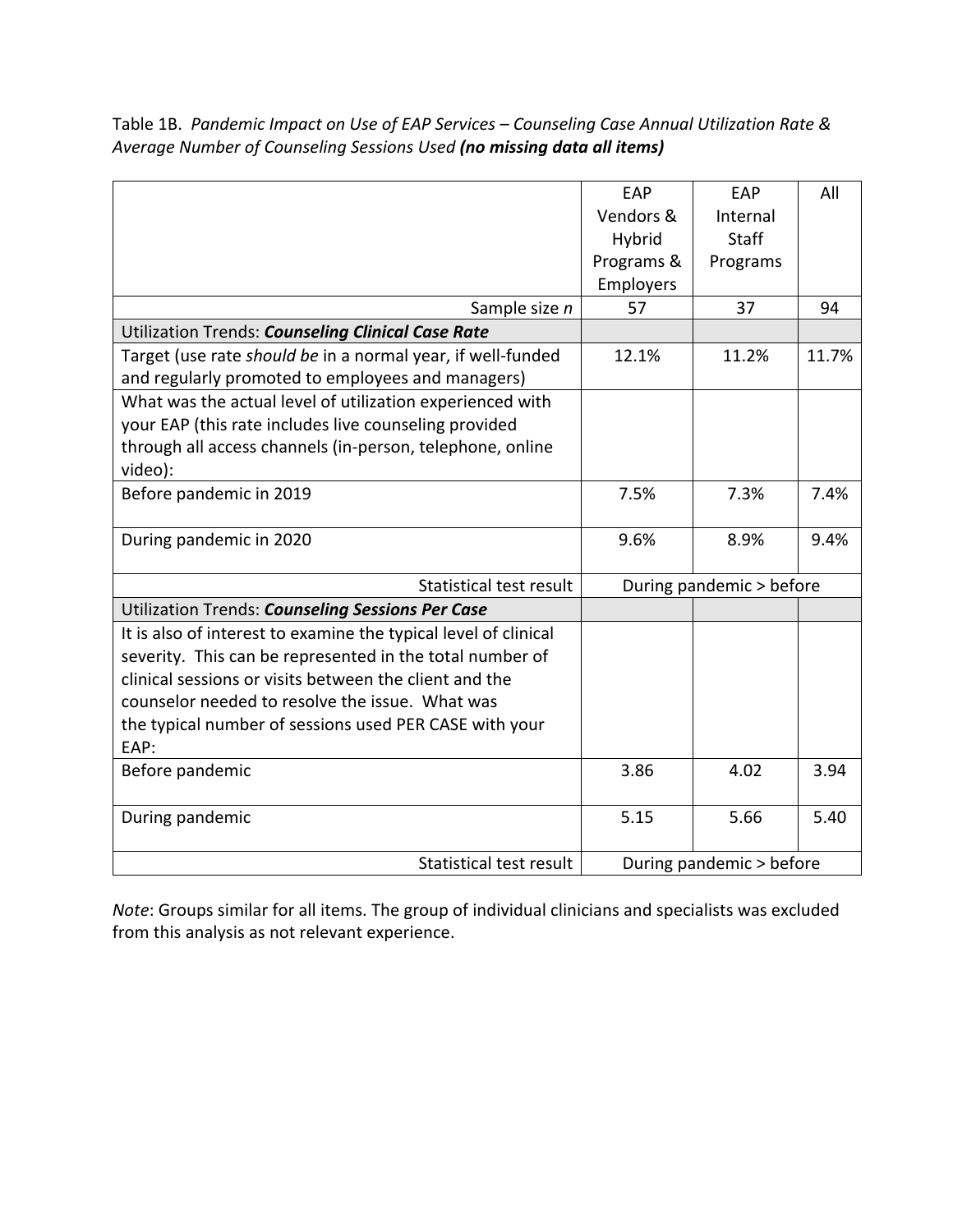## Table 2. *Pandemic Impact on Use of EAP Services - Counseling*

| Compared to the year before the COVID-19 pandemic,<br>how has the utilization level changed for mental health<br>counseling services at your organization in each of the<br>following access channels?<br>More use than before pandemic<br>1.<br>2.<br>Similar use<br>3.<br>Less use than before the pandemic<br>Don't know<br>4.<br>Not applicable / not provided<br>5. | <b>EAP Vendors</b><br>& Hybrid<br>Programs &<br>Employers | <b>EAP</b><br>Internal<br><b>Staff</b><br>Programs | All |
|--------------------------------------------------------------------------------------------------------------------------------------------------------------------------------------------------------------------------------------------------------------------------------------------------------------------------------------------------------------------------|-----------------------------------------------------------|----------------------------------------------------|-----|
| Sample size n                                                                                                                                                                                                                                                                                                                                                            | 107                                                       | 77                                                 | 184 |
| <b>Utilization Trends: Live Counselor</b>                                                                                                                                                                                                                                                                                                                                | % more use                                                |                                                    |     |
| Live counseling virtual on Internet (video)                                                                                                                                                                                                                                                                                                                              | 89%                                                       | 91%                                                | 90% |
| Live counseling telephone (calls)                                                                                                                                                                                                                                                                                                                                        | 75%<br>74%                                                |                                                    | 75% |
| Live counseling virtual on Internet (written exchanges;<br>emails, texts, online chat)                                                                                                                                                                                                                                                                                   | 63%<br>64%                                                |                                                    | 63% |
| Live counseling in-person (face to face)                                                                                                                                                                                                                                                                                                                                 | 14%<br>13%                                                |                                                    | 14% |
| <b>Utilization Trends: Machines</b>                                                                                                                                                                                                                                                                                                                                      | % more use                                                |                                                    |     |
| Mental health educational or self-care resources on<br>websites or smartphone Apps                                                                                                                                                                                                                                                                                       | 64%                                                       | 64%                                                | 64% |
| Machine "self-care" tools on smartphone Apps (topic<br>specific)                                                                                                                                                                                                                                                                                                         | 36%                                                       | 35%                                                | 36% |
| Mental health risk screening survey tools on websites<br>or smartphone Apps                                                                                                                                                                                                                                                                                              | 34%                                                       | 43%                                                | 38% |
| Machine "counseling" programs on Internet (ex. iCBT<br>with multiple sessions)                                                                                                                                                                                                                                                                                           | 18%                                                       | 14%                                                | 16% |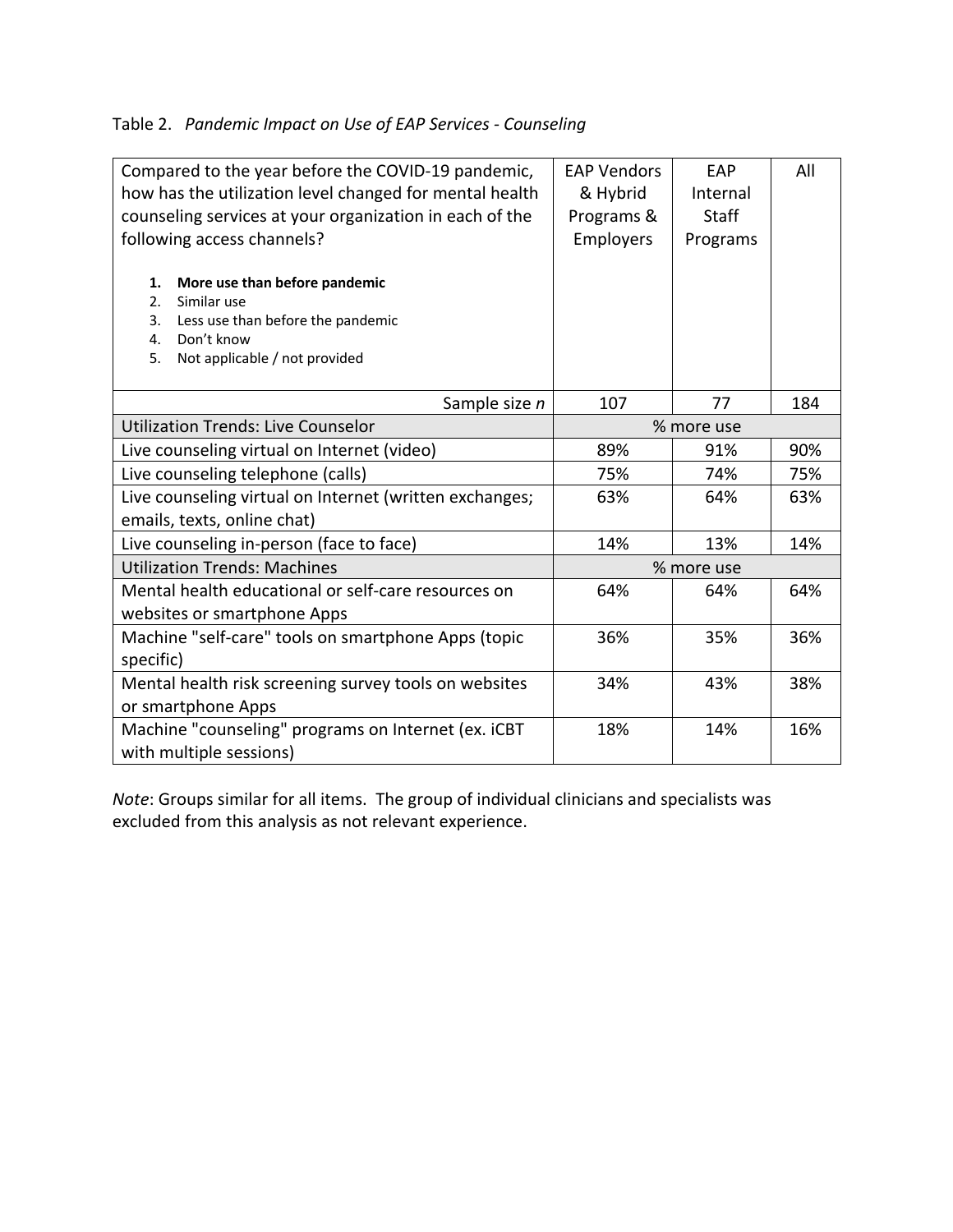## Table 3. *Pandemic Impact on Use of EAP Services - Wellness & Work/Life and Workplace & Organizational*

| Compared to the year before the COVID-19 pandemic,            | EAP        | EAP          | All |
|---------------------------------------------------------------|------------|--------------|-----|
| how has the utilization level changed for mental health       | Vendors    | Internal     |     |
| counseling services at your organization in each of the       | & Hybrid   | <b>Staff</b> |     |
| following access channels?                                    | Programs   | Programs     |     |
|                                                               | &          |              |     |
| More use than before pandemic<br>1.                           | Employers  |              |     |
| Similar use<br>2.                                             |            |              |     |
| Less use than before the pandemic<br>3.                       |            |              |     |
| Don't know<br>4.                                              |            |              |     |
| Not applicable / not provided<br>5.                           |            |              |     |
|                                                               |            |              |     |
|                                                               |            | % more use   |     |
| Utilization Trends: Wellness & Work/Life                      | 101        | 75           | 176 |
| Wellness-related services (ex: diet, exercise, sleep,         | 56%        | 64%          | 60% |
| stress)                                                       |            |              |     |
| Financial consultation resources (ex., money, debt)           | 51%<br>40% |              | 46% |
| Work/Life resources for childcare                             | 46%<br>45% |              | 46% |
| Work/Life resources for eldercare                             | 33%        | 28%          | 31% |
| Legal consultation resources (ex., lawsuits, divorce,         | 36%        | 23%          | 30% |
| custody)                                                      |            |              |     |
| Utilization Trends: Workplace & Organizational                | 97         | 73           | 170 |
| Consultation with Human Resources and company                 | 58%        | 59%          | 58% |
| leadership on workplace mental health issues                  |            |              |     |
| Group level training on WMH topics for employees              | 54%        | 66%          | 59% |
| Consultations with managers on employee specific or           | 55%        | 53%          | 54% |
| work team issues                                              |            |              |     |
| Group level training on WMH topics for managers               | 49%        | 56%          | 52% |
| Crisis response to critical incidents (ex., natural disaster, | 52%        | 41%          | 47% |
| violence, accidents, suicide)                                 |            |              |     |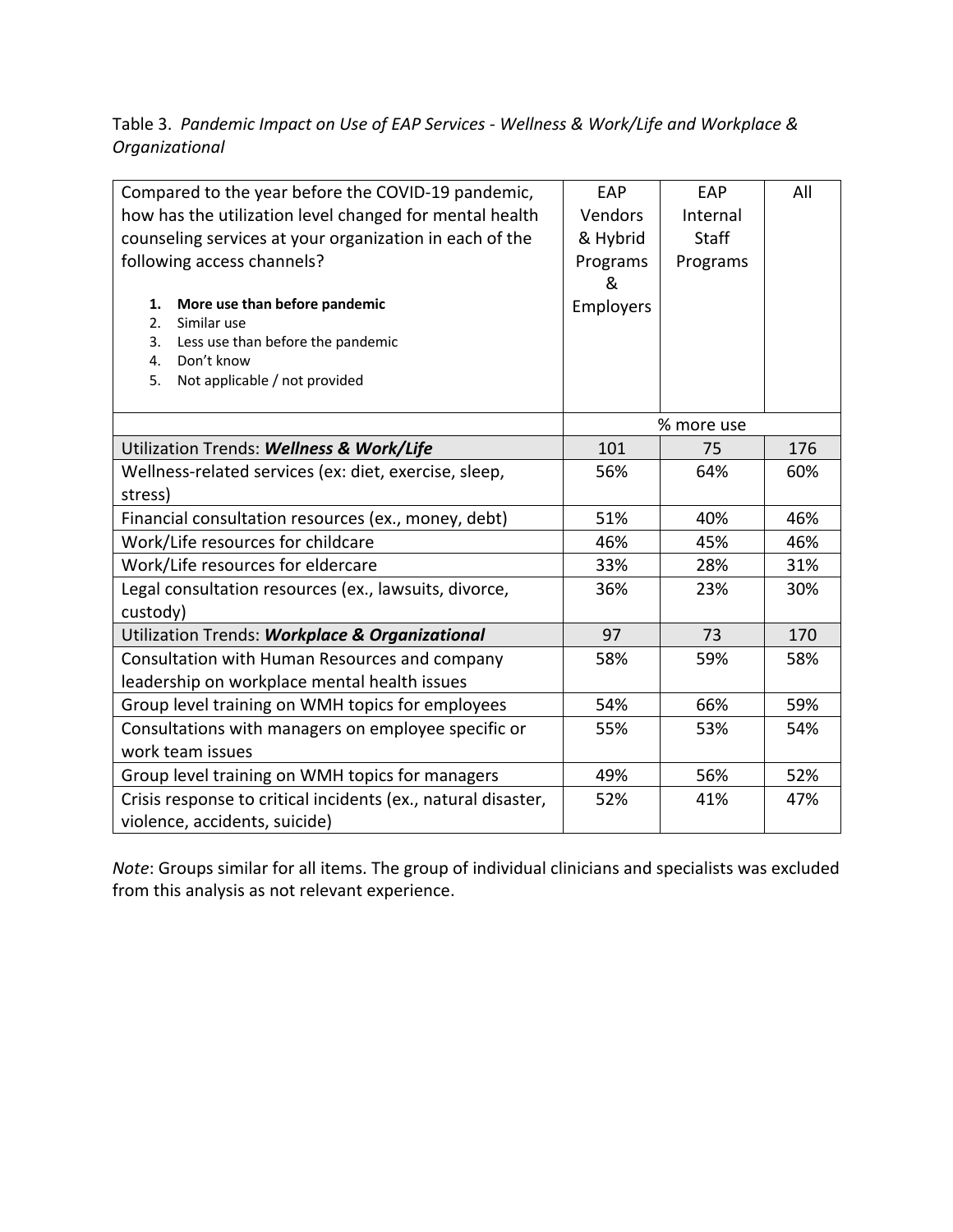|                                                     | Groups    |              |                    |      |
|-----------------------------------------------------|-----------|--------------|--------------------|------|
| Please indicate how much you agree with each        | EAP       | EAP          | Individual         | All  |
| of the following statements about these trends.     | Vendors   | Internal     | <b>Clinicians</b>  |      |
| <b>Agree strongly</b>                               | & Hybrid  | <b>Staff</b> | &                  |      |
| Agree somewhat                                      | Programs  | Programs     | <b>Specialists</b> |      |
| Neutral                                             | &         |              |                    |      |
| Disagree somewhat                                   | Employers |              |                    |      |
| Disagree strongly                                   |           |              |                    |      |
| Sample size n                                       | 115-117   | 86-88        | 138-146            | 339- |
|                                                     |           |              |                    | 351  |
| <b>General Trends</b>                               |           | % agree      |                    |      |
| Employees are more open now to talking about        | 95%       | 89%          | 84%                | 89%  |
| mental health issues in general than before the     |           |              |                    |      |
| pandemic.                                           |           |              |                    |      |
| Employers now place greater importance on           | 96%       | 88%          | 74%                | 84%  |
| supporting employee mental health than before       |           |              |                    |      |
| the pandemic.                                       |           |              |                    |      |
| After the pandemic, there will be a resurgence      | 86%       | 87%          | 71%                | 80%  |
| of interest from employers in the workplace         |           |              |                    |      |
| focused kinds of specialty services provided by     |           |              |                    |      |
| full-service EAPs (ex., trainings, management       |           |              |                    |      |
| consultations, crisis response, psychological       |           |              |                    |      |
| safety risk management).                            |           |              |                    |      |
| Employers now have a greater appreciation of        | 83%       | 78%          | 71%                | 77%  |
| their EAP than before the pandemic.                 |           |              |                    |      |
| Employers should be paying more for their EAP       | 69%       | 66%          | 64%                | 66%  |
| services if there is higher than normal utilization |           |              |                    |      |
| because of the pandemic.                            |           |              |                    |      |

Table 4. *General Trends in Workplace Mental Health and EAP*

*Note*: Groups similar for all items; **groups significantly different if bold**